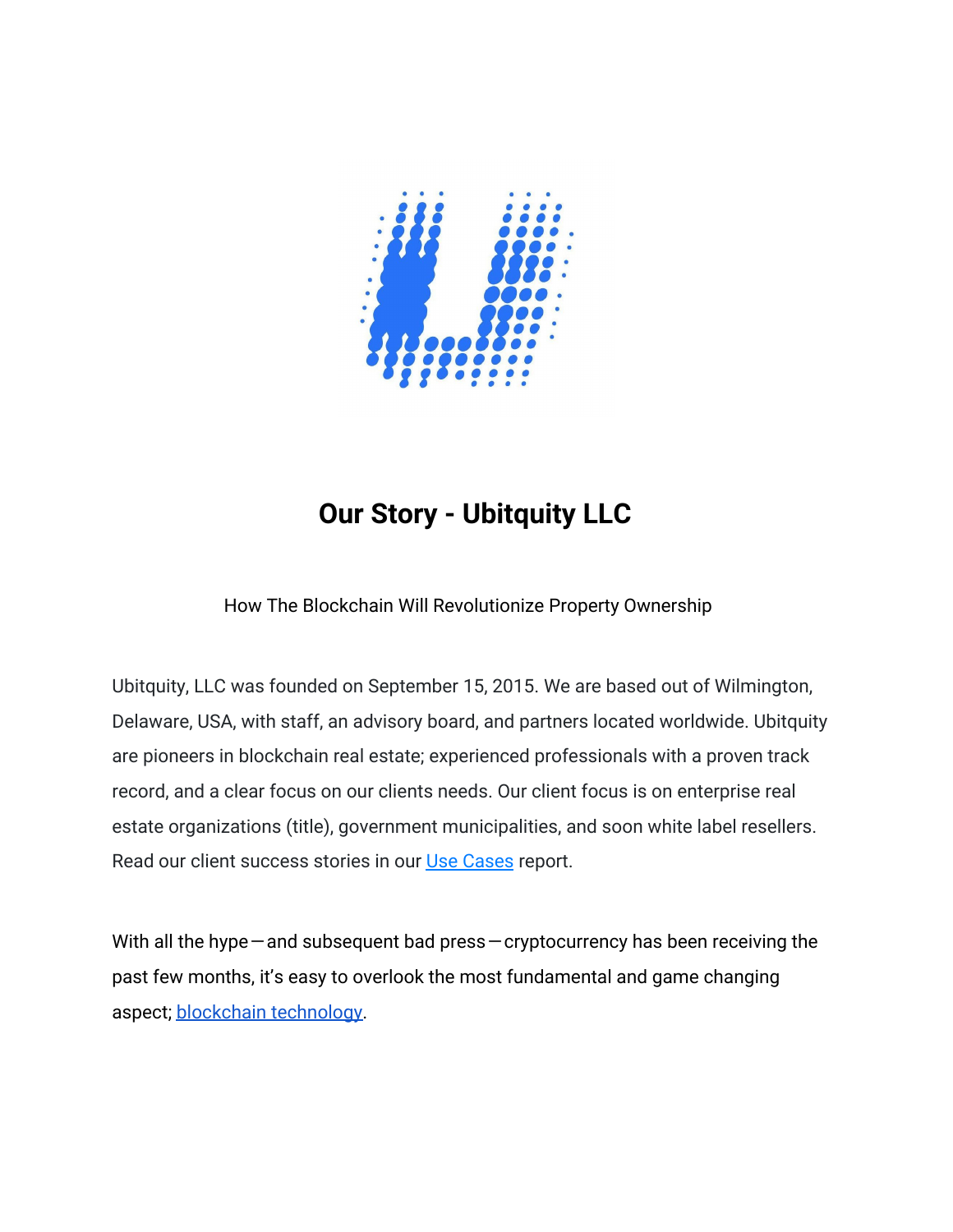The blockchain principle that cryptocurrency is based upon, however, is arguably one of the biggest advances of technology of our time. This technology is enabling Ubitquity to implement a decentralised parallel platform for real estate record keeping.

#### **Ubitquity Software-As-A-Service**

Ubitquity is pioneering the use of a backbone outside the crypto-currency niche. Our blockchain-based service has taken advantage of the potential of the platform, implementing a secure, transparent and decentralized recording and tracking system for real estate asset transactions. Our software-as-a-service will be incredibly helpful to entities such as municipalities, real estate agencies, title companies, and others with interests dealing in real estate.

The land title systems in use currently decentralized and [fragmented,](https://scholarship.law.upenn.edu/cgi/viewcontent.cgi?referer=https://www.google.com.au/&httpsredir=1&article=1931&context=jil) particularly in developing nations, making the access of records a painstaking and difficult task, even for real estate professionals. Blockchain-based record keeping platforms can be used to reduce red tape, make accessing records easier, sharing data between agencies simple. Thus, reducing costs and streamlining the process of real estate asset recordation.

#### **Paving The Way For Freedom**

This streamlining of real estate asset recordation Ubitquity facilitates is almost utopian, enabling freedom from corruption and individuals more control of their real assets.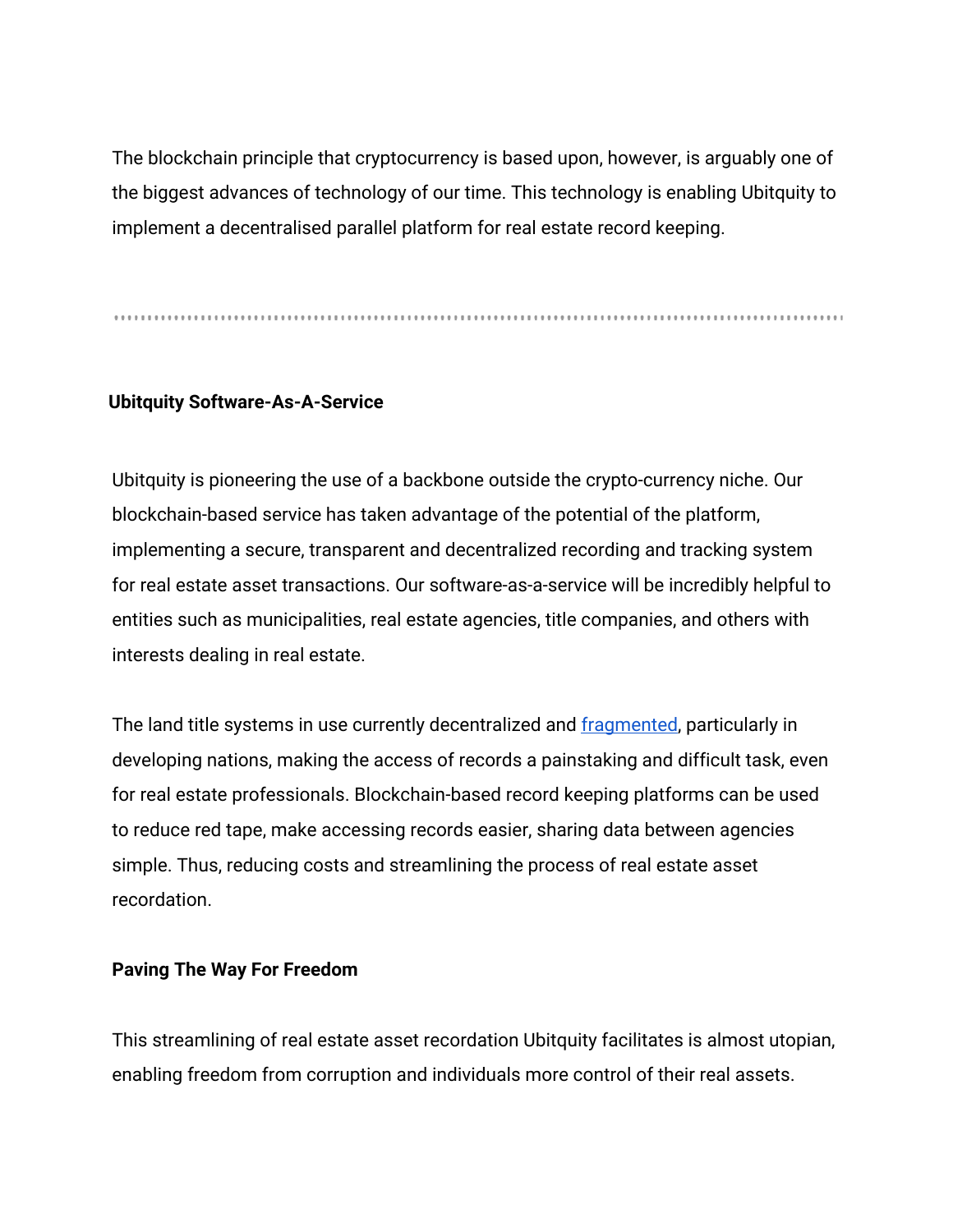When a property is purchased while this technology is in place, the property receives a unique identifier. Currently, this is being used alongside the traditional paper title deed, though the potential for the paper deeds to be phased out entirely is certainly an option as the technology is more widely adopted.

Simply put, the work done by real estate agents and property lawyers is made much simpler, and even accessible to individuals rather than being reliant wholly on a team of professionals for their real estate dealings. Future title search and transfer essentially becomes open source, allowing everyone to see a reliable history of the property transactions and be secure in the knowledge that it is accurate, reliable and safe, a [very](https://www.businessinsider.com.au/blockchain-could-solve-a-lot-of-problems-in-the-housing-market-2017-4) [important step forward](https://www.businessinsider.com.au/blockchain-could-solve-a-lot-of-problems-in-the-housing-market-2017-4) for developing nations to aid growth via private ownership, and by extension, individual liberty.

#### **Digital Revolution 2.0**

Another benefit of the blockchain-powered platform is that funds can be held in escrow — that is, funds only released when the transaction has been independently verified — as each user has a unique identifier, just as the properties do. This speeds up and increases security in asset transfer, as the financial record is held for both parties, securely and transparently. All of these benefits will have a huge impact on real estate agents, property lawyers and escrow companies, [some of whom are feeling the squeeze](https://hackernoon.com/how-a-smart-contract-replaced-an-escrow-company-in-a-60k-deal-551ff7839044) on their industries already.

Just as the industrial revolution eventually created more jobs than it made obsolete, humans will adapt and all of that human capital will be free to take on more meaningful and fulfilling roles. We have seen this before, both industrial revolutions and the digital revolution had many worried about their careers, their livelihood and even their passions. We must remember that when one job is streamlined and replaced, another is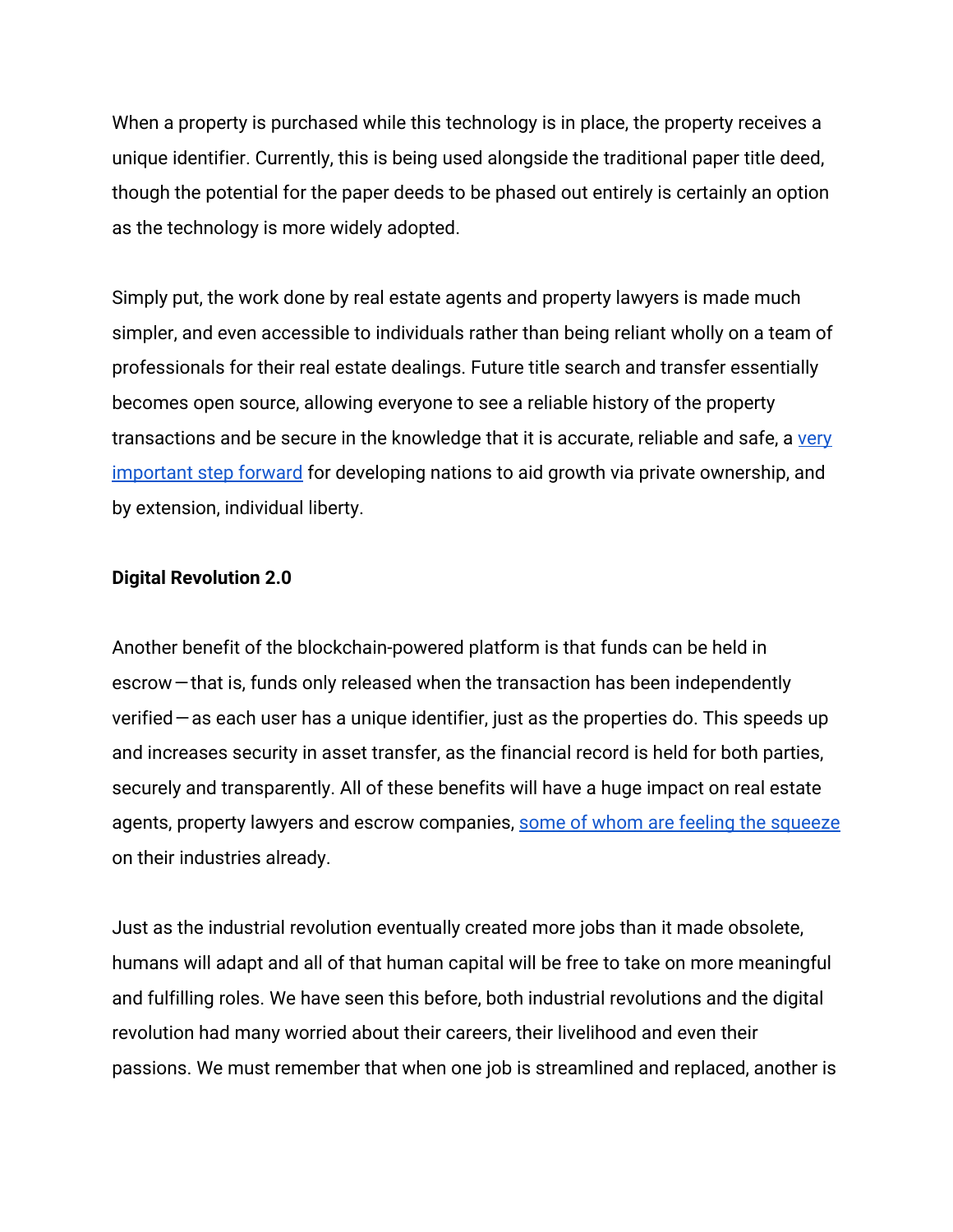created. By embracing this change we could be looking towards a future where brilliant people are no longer mired down by having to navigate a fragmented real estate industry. Professionals would be free to innovate within the industry, or even pursue other meaningful ambitions and keep contributing to society, albeit in a new and potentially pioneering way.

#### **Bringing Power To The People**

The implications of Ubitquity's platform, especially in countries with [endemic corruption](https://uk.reuters.com/article/us-brazil-property-blockchain/can-blockchain-save-the-amazon-in-corruption-mired-brazil-idUSKBN1FE113) or antiquated land title systems are of great importance. In some countries, land titles are almost non-existent, as land has been passed down from generation to generation. In others, the system is so fragmented one could be chasing up the official records on a property for much longer than desirable.

For example, if a corrupt authority comes along to seize their asset, their home, business or land, the chance for legal recourse is very slim. With this technology, property owners would have proof of ownership, not held in, for example, one local title office or by the corrupt officials leaving it prone to tampering or loss. Their record of ownership would be held by a network, with no affiliation to corrupt authorities, easily accessed and therefore, making legal recourse more easily navigable, with fewer necessary resources needed to take action.

Even in cases where no corruption exists, having proof of ownership history of ones real estate assets on a blockchain-powered platform provides security. Therefore, not relying on an office or administrative authority, which, could potentially make clerical errors and leave you with no proof of ownership. The platform, which is future-proofed with possible smart contract capabilities, will ensure this means one is not left